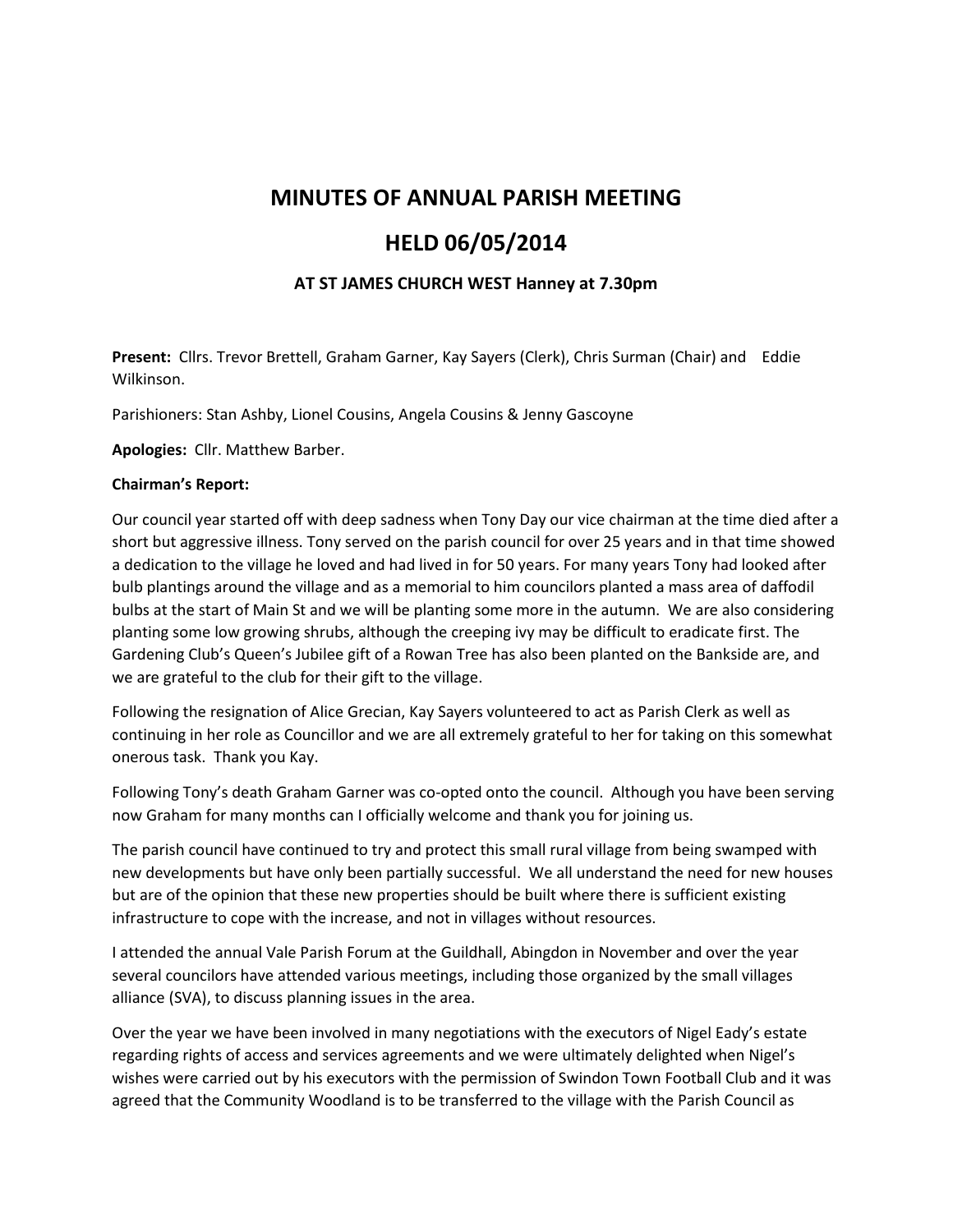trustees. We have now, however, come across a stumbling block in that the land may well be liable for a chancel charge if the Church ever decides to claim on local property owners for repairs. This can be insured against but the premiums may be more than we can afford each year. We need to find a way around this but that way has not become clear. If anyone has any ideas then please let us know. Could we ask for a benefactor? I don't know! At present it is planned to hold a formal 'handing over' procedure in the near future.

We are in the course of putting together a committee to oversee the woodland and its maintenance and that committee will be required back to the PC regularly with recommendations and suggested actions.

A joint meeting was held with East Hanney PC in October to consider an updated Sport and Leisure Facility Strategy for our two villages. A report compiled by Eddie Wilkinson and Stewart Scott was debated and it was agreed to investigate the way forward through funding grants, and by seeking opinions as to what new facilities may be beneficial.

We have had to be extra careful with our funds this year due to expected expenses in relation to the community woodland and legal expenses but we have donated money to the citizen's advice bureau, the village hall committee, the Church, and the two new Defibrillators fund to name a few. We also sponsored the printing of the programmes for the very successful Hanney Michaelmas Fayre. In relation to the Fayre and on behalf of the organizing committee we applied for, and were successful in obtaining, permission from Vale of White Horse District Council for closure of the local roads during the event. I have recently been asked whether we can organize the same again for this year's event on the 20th September so we will fill in the necessary quantity of forms to apply for that shortly.

Returning to expenses we have also now been told we need to pay a £100 donation per annum for putting our articles in the Hanney News, which was a surprise because that was the original reason for its inception as we understood it. We believe that all the production costs should be covered by advertising revenue, but have been told the rates will not be increased.

If we can find someone to run the existing Hanneys website then we may well consider using this as our reporting platform rather than having to pay out money that we cannot really afford.

So, a year of very different emotions. Sadness at the death of Tony and joy nearly one year later when we learnt that the community woodland would be coming under the ownership of the village. Tony would have been elated.

So, finally, a big thank you to all my colleagues for their work for the council over the past year, especially to Kay for her joint role, and for their support to me as Chairman.

Thank you.

### **Bus Service:**

Stan Ashby stated what an excellent service the village was getting from the A1. He and several other members used it regularly, it was a life line. **AP KS to write to OCC to express thanks.**

### **Hanney Website:**

GG gave an update. **AP. GG to contact Dene Stringfellow to arrange for him to take over the upkeep.**